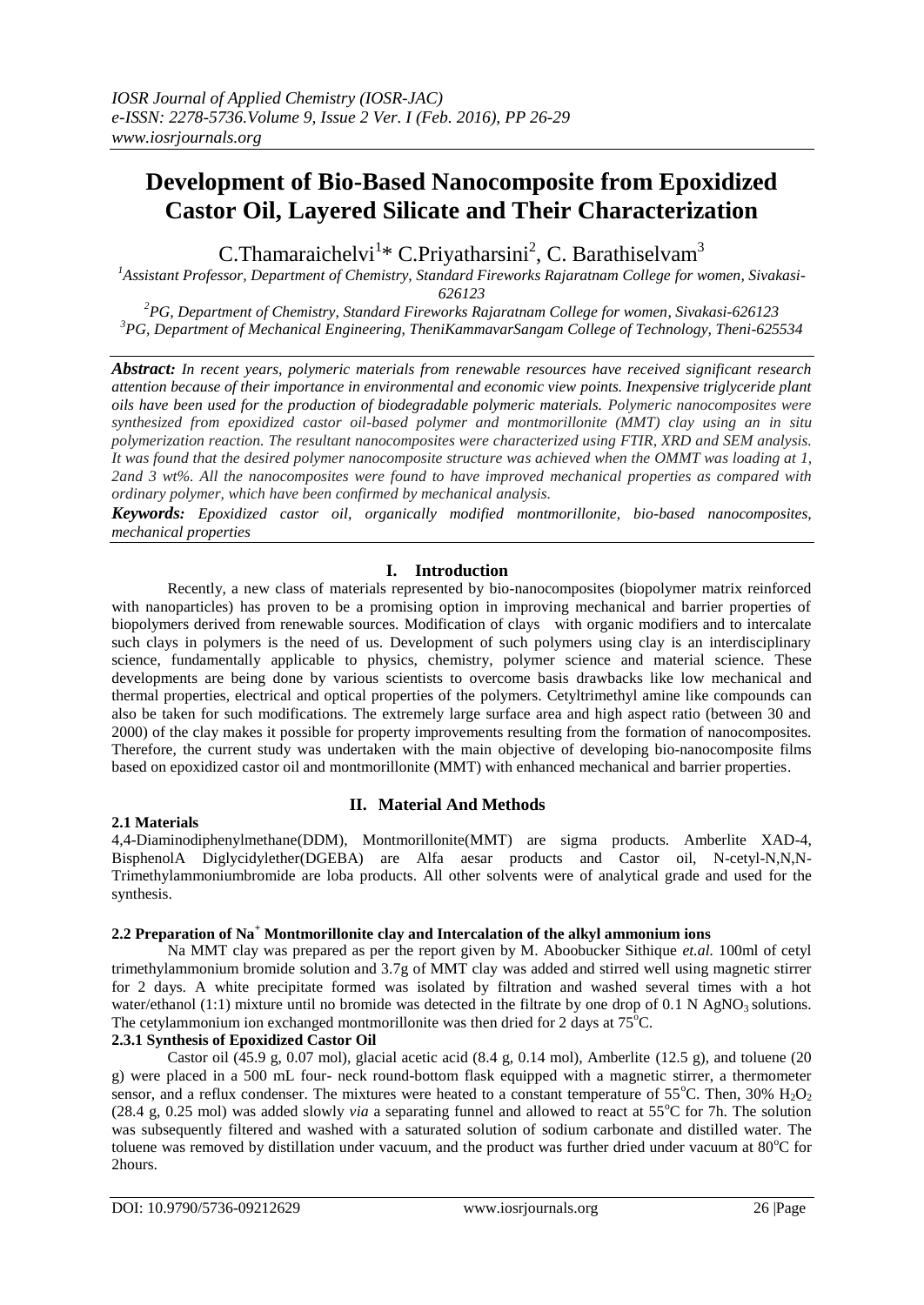### **2.4 Preparation of Castor-based epoxy matrix**

Castor -based epoxy matrix was prepared by mixing castor epoxy resin with base DGEBA resin at  $30/70$  wt % at  $60^{\circ}$ C with vigorous stirring. The homogeneous solution thus obtained was mixed with stoichiometric amount of DDM at  $90^{\circ}$ C. The mixture was degassed to remove the trapped air bubbles and poured into a preheated mould. The casting was cured at 150°C for 3 hours and post cured at 190°C for 2 hours and finally removed from the mould and characterized.

### **2.4.1 Preparation of OMMT Castor-based epoxy nanocomposites**

Castor-based epoxy resin (30/70 wt %) mixed with different organophilic montmorillonite clay concentrations (1 wt%, 3 wt%, 5 wt% and 7 wt% based on the total weight of the resin mixture) at 70°C for 24 hours using a mechanical stirrer. A stoichiometric amount of the amine curing agent corresponding to epoxy equivalents was added. The product was subjected to vacuum to remove the trapped air and then cast and cured at 120°C for 3 hours. The castings were then post cured at 180°C for 2 hours and finally removed from the mould and characterized.

### **2.5 Measurement and Techniques**

IR spectroscopy measurements are carried out in the range from  $4000 \text{ cm}^{-1}$  to  $400 \text{cm}^{-1}$  with a fully computerized SHIMADZU FT-IR TRACER-100 spectrometer

XRD patterns were obtained using an X-ray diffract meter (BRUKER ECO D8 ADVANCE) equipped with Cu, Kα radiations.

The fracture surfaces of materials were observed with scanning electron microscopy (SEM). A JEOL JSM 6360 SEM with field emission filament was used to collect SEM images of all the samples.

The Izod impact strength was measured for the composite materials. Izod impact specimens with the same dimension as prescribed in ASTM-D-256 standard were tested with a 453 g pendulum.

Water absorption studies were carried out by immersing the specimens of size 10mm x 10mm x 3mm in water for about 24 hours at 30°C.

## **III. Results And Discussion**

## **Fourier Transform-Infrared Spectroscopy**

In FT-IR spectrum Fig.1, absence of the peak for an epoxidized castor oil at 3500 cm<sup>-1</sup> indicate that the epoxidation process were occurred on the -CH=CH- of the castor oil. In Fig.2 presence of the peak at 3000-3100 cm<sup>-1</sup> indicate that amines are successfully intercalated in the Na-MMT galleries.



## FTIR Spectrum of CO and ECO **X-ray Diffraction Studies (XRD)**

For the following Fig.3 shows the XRD curves of Na-MMT and OMMT. It can seen that the intense and sharp peak of Na-MMT at 2θ=25.70 shifted to 26.90 in OMMT indicate the intercalation of montmorillonite clay.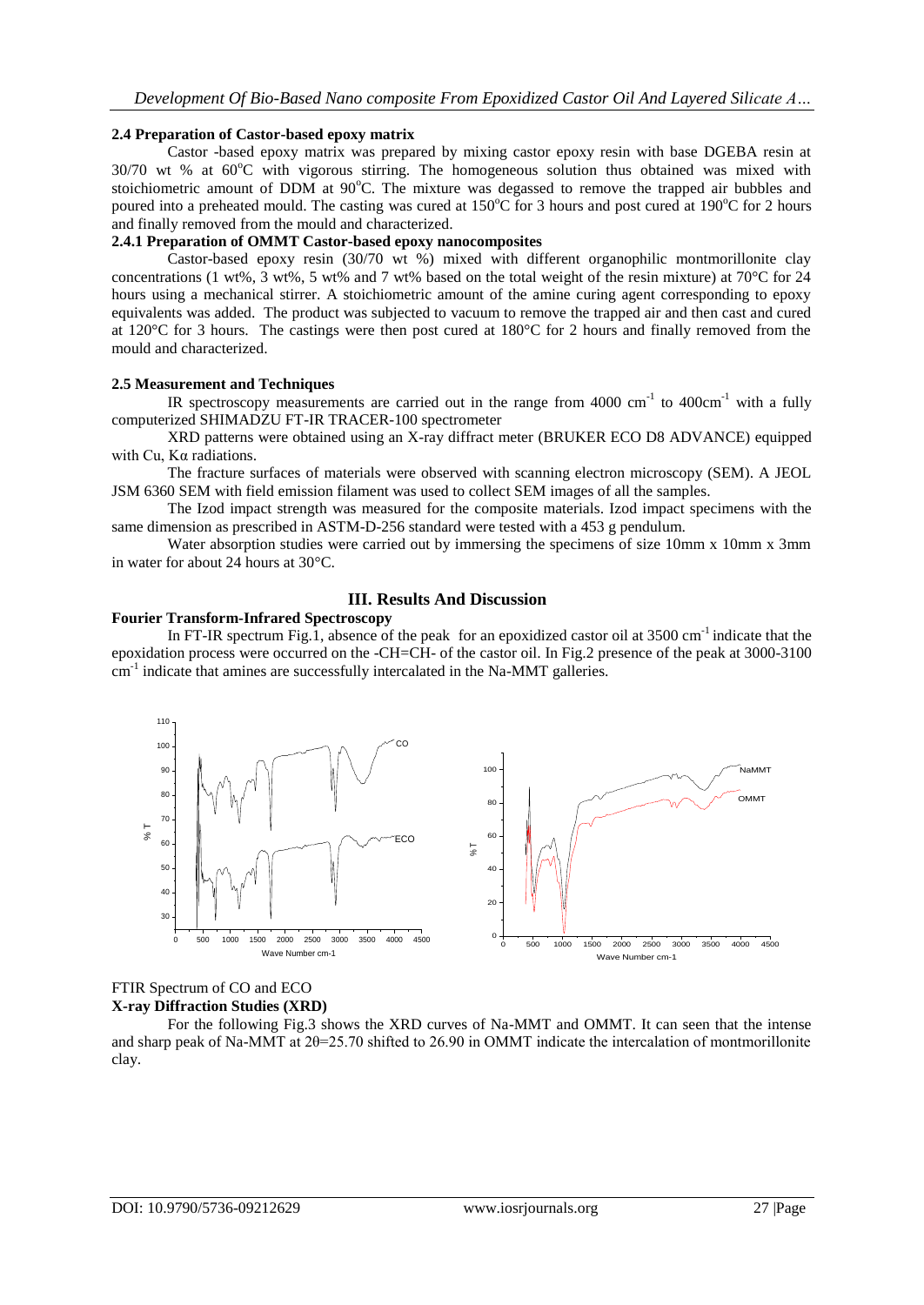

## XRD Spectrum Of Na-MMT and OMMT **SEM analysis**

The SEM micrographs indicate that there is no phase separation between silicate layers and the castorbased epoxy matrix. The SEM analysis of the composites exhibits relatively uniform dispersion of MMT layers in addition to the good interface of the material.



## **SEM Images of OMMT Castor- based epoxy nanocomposites Mechanical Properties**

Analysis of the impact testing finds that the incorporation of castor- epoxy in the DGEBA improved the impact strength.The values of both toughness and the impact strength of castor-based epoxy nanocomposites are increased appreciably according to the concentration of OMMT.

# **Water Absorption Behavior**

The incorporation of castor epoxy into DGEBA matrices greatly reduces the percentage of water uptake. This is due to the hydrophobic nature of epoxidized castor oil and increased cross-linking density.

| Table 1: Mechanical properties of neat DGEBA, Castor-based epoxy and OMMT Castor-based epoxy |
|----------------------------------------------------------------------------------------------|
| nanocomposites.                                                                              |

| Composition (Wt. $\%$ ) |              |             |                                           |                          |
|-------------------------|--------------|-------------|-------------------------------------------|--------------------------|
| <b>DGEBA</b>            | castor epoxy | <b>OMMT</b> | <b>Impact Strength <math>(J/m)</math></b> | Water Absorption $(\% )$ |
| 100                     |              |             | $120.1 \pm 6$                             | 0.120                    |
| 70                      | 30           |             | $189.4 \pm 2$                             | 0.102                    |
| 70                      | 30           |             | $210.3 + 4$                               | 0.095                    |
| 70                      | 30           |             | $231.5 \pm 3$                             | 0.082                    |
| 70                      | 30           |             | $243.0 + 4$                               | 0.063                    |
| 70                      | 30           |             | $261.8 \pm 5$                             | 0.051                    |